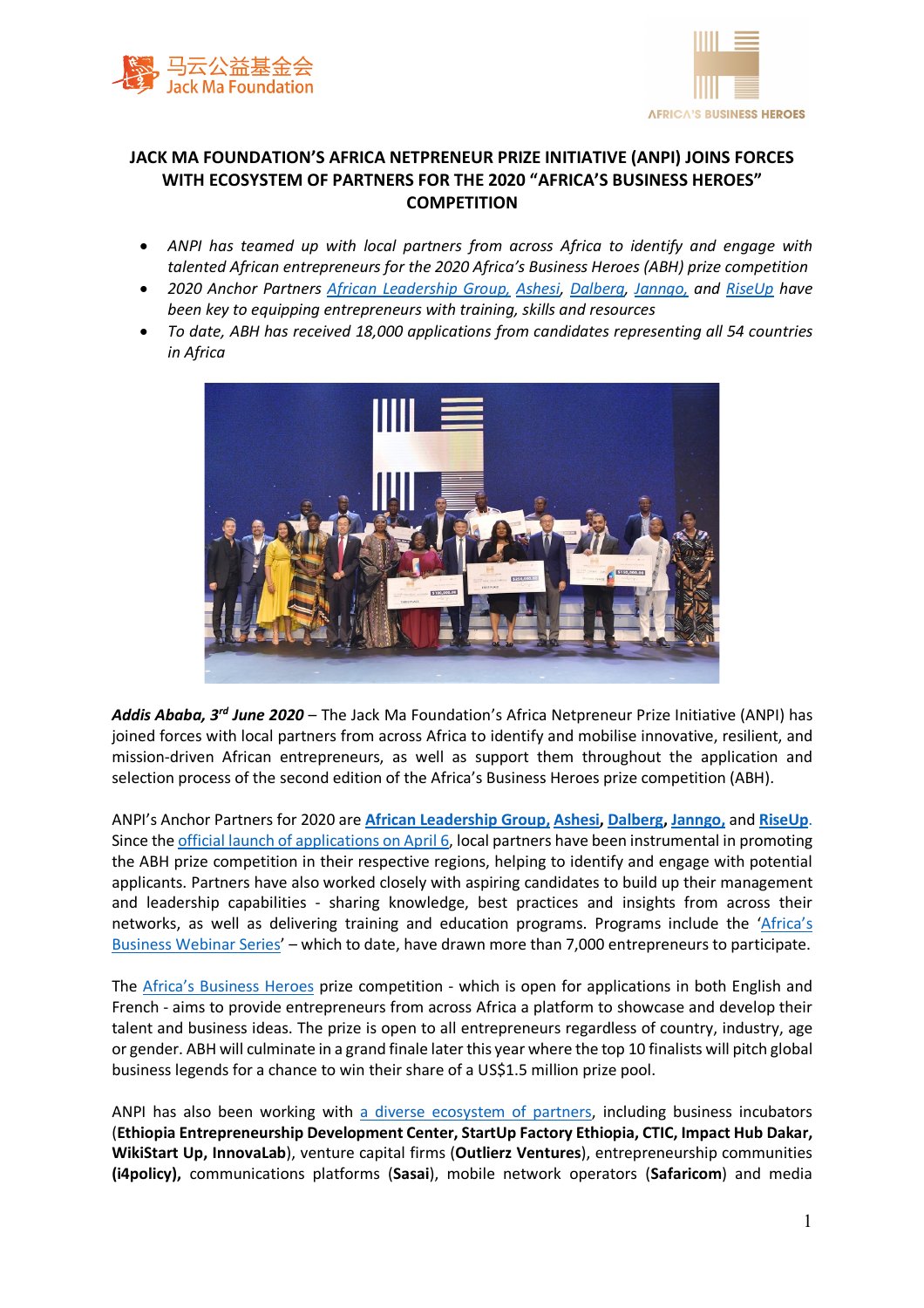



outlets (**Pulse.Africa** and **Startimes**) to further amplify grassroots outreach to entrepreneurs and to make educational and training resources more widely accessible.

"We are honored to be able to work closely with these exceptional local partners to bring the Africa's Business Heroes prize competition to all corners of Africa and spotlight talented entrepreneurs from across the continent. Our extraordinary partners share our mission and commitment to enabling entrepreneurship and together, we hope to support entrepreneur heroes who will create jobs and opportunities for their local communities as well as catalyze a movement of entrepreneurship across Africa," said **Jason Pau, Senior Advisor for International Programs for the Jack Ma Foundation**.

The 2020 edition of the ABH prize competition has received a tremendous level of interest and responses. To date, ABH has received 18,000 applications from candidates representing all 54 countries in Africa. Last year's inaugural edition of the competition drew nearly 10,000 applications from 50 African countries. This year, in recognition of the extraordinary circumstances facing entrepreneurs and SMEs around the world and in Africa, the deadline for applications will be extended from June 9 to June 22. To apply and for the latest updates on the Prize, please visit: africabusinessheroes.org and follow @africa\_heroes on Twitter. To see a documentary into the journeys of 2019 finalists, please visit YouTube.

Anchor Partners commented on their ongoing collaboration with ANPI, noting:

- "Now more than ever, we need an abundance of entrepreneurs to unleash the innovation and job creation necessary to unlock Africa's full potential. The African Leadership Group is excited to continue our partnership with the Africa Netpreneur Prize Initiative to catalyse the continent's next generation of bold, courageous and imaginative problem-solving entrepreneurs," said **Fred Swaniker, Founder and CEO of the African Leadership Group**.
- "The Africa's Business Heroes programme brings new emphasis and resources to the continent's potential to become a hub for problem-solving and is set to become one of the most catalytic platforms for young entrepreneurs. Ashesi is excited to join in the work to achieve this vision of African entrepreneurship together with the Jack Ma Foundation's Africa Netpreneur Prize Initiative." commented **Ebenezer Buckman, Director of External Relations & Special Assistant to the President, Ashesi.**
- "Dalberg is proud to partner with the Jack Ma Foundation's Africa Netpreneur Prize Initiative (ANPI). We share the conviction that entrepreneurship is a vehicle for social and economic transformation on the continent, and that Africa's entrepreneurs can achieve the dual objectives of profit and purpose" said **Robin Miller, Partner & Global Digital and Data Practice Lead of Dalberg**. "As an Africa-focused enterprise ourselves, we have also been on that same journey to build a platform that now supports Africa's transformation from 13 offices across the continent. We are therefore proud that our Anchor Partnership involves working with the Jack Ma Foundation to build entrepreneurial resilience across the continent."
- "We are very proud to partner with the Jack Ma Foundation, as we share the same entrepreneurial DNA, the same innovation spirit, the same passion for Africa and the same conviction that technology can leapfrog the development of our beloved continent. It's time for action: entrepreneurs are Africa's true business heroes as they strive to create everyday life-changing solutions for all Africans and massive job opportunities for the youth. As a pan-African female-led VC investor, Janngo is also very proud to back female entrepreneurs and